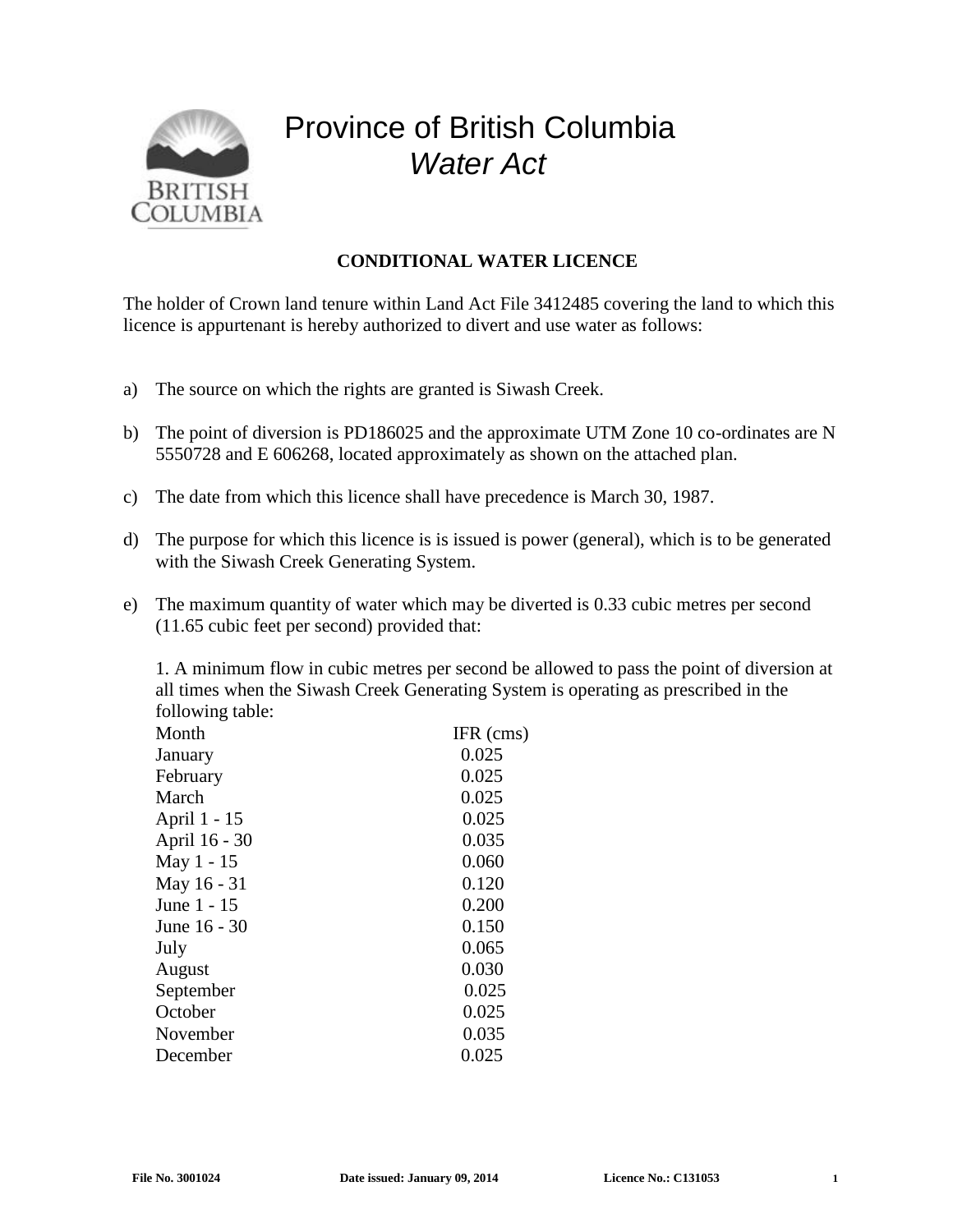and these minimum flows must also pass both flow measuring stations and;

2. A minimum flow as may be specified by the Engineer under the Water Act ("the Engineer") under clause (p) must flow through the diversion reach at all times and;

3. Ramping rates, either upward or downward, shall not exceed the maximum rates prescribed in the following schedule:

| Location              | April 1 to October 31 | November 1 |
|-----------------------|-----------------------|------------|
| to March 31           |                       |            |
| At point of diversion | $3.5$ cm/hr           | 2.5        |
| cm/hr                 |                       |            |

- f) The period of the year when the water may be diverted and used is the whole year.
- g) The land upon which the water is to be used and to which this licence is appurtenant is the land on which the powerhouse of the Siwash Creek Generating System is to be situated, described as the unalienated and unencumbered Crown land in the vicinity of Siwash Creek, Ashcroft District lying to the right of Siwash Creek and containing 0.9 hectares more or less held under Licence of Occupation as shown on the Legal Description Schedule on Lands File 3412485 located approximately as shown on the attached plan.
- h) The authorized works for the Siwash Creek Generating System are diversion structure with flow measuring weir and sluice, spillway, penstock, powerhouse with substation, a tailrace pipe, transmission line, two permanent flow measuring stations, and one access road crossing of Siwash Creek all of which shall be located approximately as shown on the attached plan.
- i) The construction of the said works shall be completed and the water shall be beneficially used prior to December 31, 2017. Thereafter, the licensee shall continue to make regular beneficial use of the water in the manner authorized herein.
- j) One of two permanent flow measuring stations shall be located approximately 0.5 km downstream of the point of diversion and the lower one shall be located between the Trans Canada Highway culvert crossing and the CNR culvert crossing.
- k) The penstock will cross Siwash Creek in two places, located approximately as shown on the attached plan.
- l) Before commencing construction of the works authorized under clause (i) of this licence the licensee must to the satisfaction of the Engineer under the Water Act: 1. Prepare and submit in writing to the satisfaction of the Engineer under the Water Act the terms of reference outling the duties and responsibilities of the Independent Engineer ("IE") and the Independent Environmental Monitor ("IEM");

2. Retaina Professional Engineer, registered in the Province of British Columbia (referred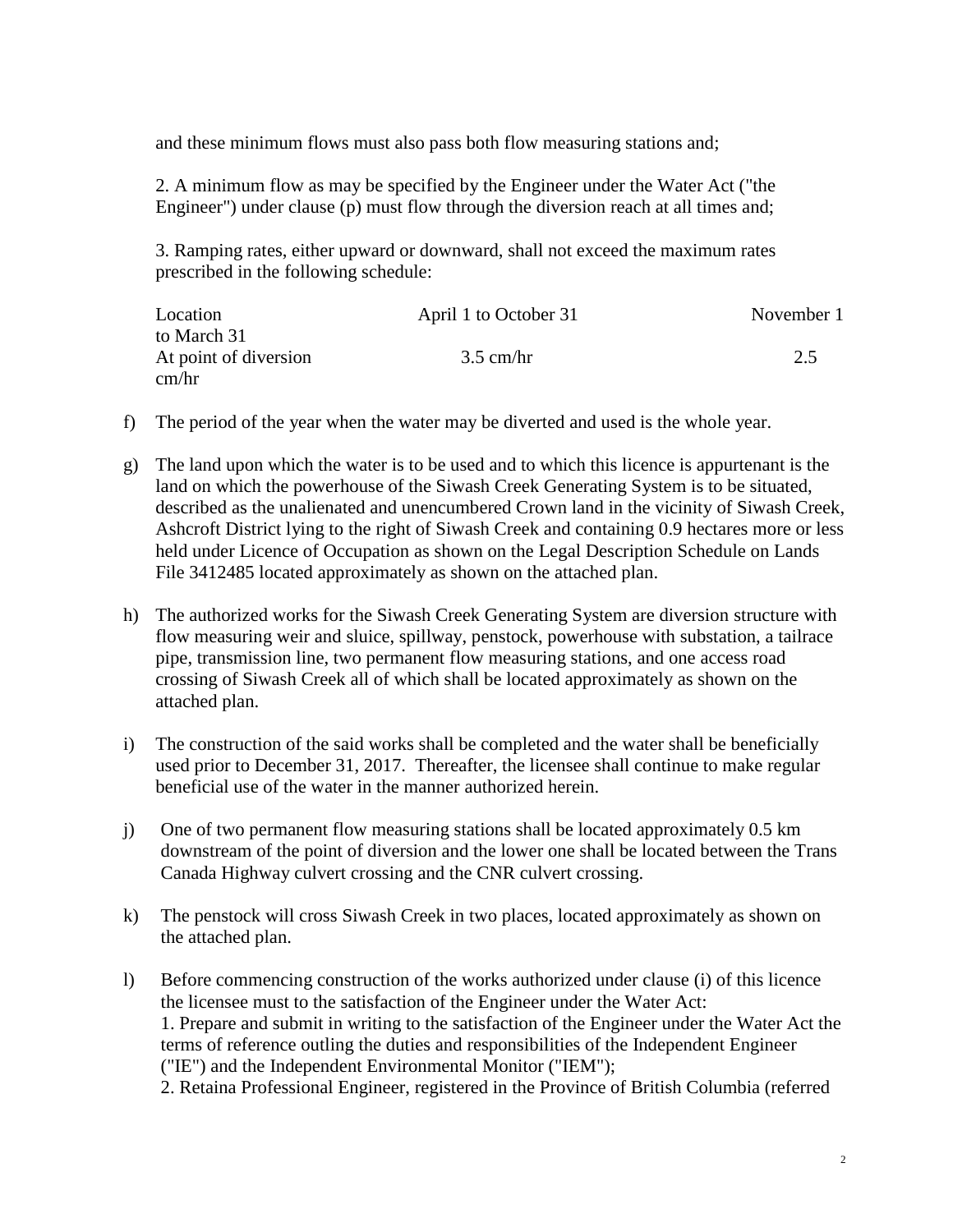to as the Independent Engineer ("IE")), acceptable to the Engineer, who will provide services, as outlined in the terms of reference specified in clause  $(k)(1)$ , to the Engineer under the Water Act, and other agencies, to monitor environmental impacts from the construction of the works in accordance with the Construction Environmental Managment Plan (CEMP);

4. Submit to the Engineer under the Water Act the following:

a. Plans that show the general arrangment of the works to be constructed.

b. Criteria for the design of the works to be constructed.

c. Criteria for the operation of the works to be constructed.

d. A schedule for the construction of works.

5. Prepare a Construction Environmental Management Plan (CEMP) for the management and mitigation of construction impacts, which plan is to be to the satisfaction of the Engineer under the Water Act and;

6. Obtain General Leave to Commence Construction (GLCC), in writing, from the Engineer under the Water Act.

m) Before undertaking construction of any component of the works for which the GLCC is issued under (k) (6) the licensee must:

1. Ensure that the plans for the works to be constructed are signed and sealed by a Professional Engineer registered in the Province of British Columbia (referred to as a Design Engineer) and accepted by the IE;

2. Ensure that a Professional Engineer registered in the Province of British Columbia (referred to as the Construction Engineer) supervises the construction of works; 3. Obtain written consent from the IE that the actual construction of that component of the work may proceed;

4. Provide an Environmental Protection Plan (EPP) to the IE if requred to do so.

n) The services to be provided by the Independent Engineer include the following: 1. Review the plans signed and sealed by the Design Engineer for conformance with the plans that show the general arrangement of the works to be constructed, criteria for the design of the works to be constructed and criteria for the operation of the works to be constructed as submitted under clause (k) 4 a, b and c.

2. Monitor the construction of the works for conformance with the plans reviewed under clause (m)(1) and periodically submits reports to the Engineer under the Water Act on the monitoring;

3. Prepare a letter of consent to the licensee to proceed with the temporary diversion of water for the testing of the works, subject to any directions of the Engineer under the Water Act;

4. Submit a report to the Engineer, prepared jointly with the IEM that confirms that the works were constructed in accordance with the plans reviewed under clause (m) (1), which report is to be submitted to the Engineer requesting interim Leave to Operate (ILTO) for the purpose of system commissioning and leading to the issuance of the Final Leave to Operate (FLTO);

5. Provide any other information or advice that the Engineer under the Water Act may require.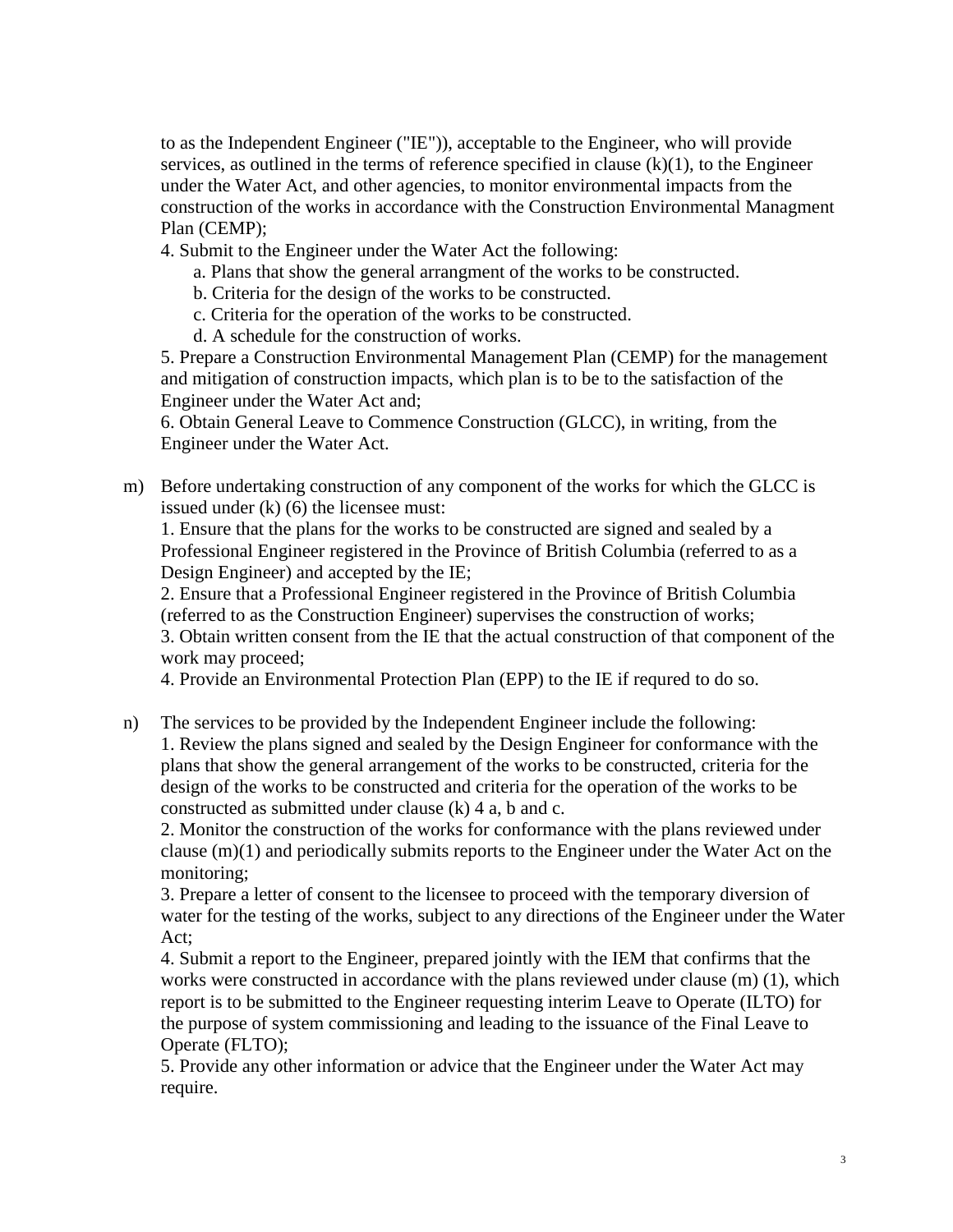o) Prior to diverting water for the commercial operation of the works authorized under clause (i) the licensee must:

1. Include in the Long Term Monitoring Plan (LTMP) a program suitable to determine the nature of any impacts on aquatic life and/or wildlife and their habitats that covers a period of both pre- and post- (minimum of five years) commissioning of the Siwash Creek Generating System to the satisfaction of the Engineer under the Water Act;

2. Submit and implement the LTMP to the satisfaction of the Engineer under the Water Act;

- 3. Obtain written ILTO from the Regional Water Manager;
- 4. Obtain an instream work leave from the IE;

5. At the completion of the monitoring program, prepare a report that identifies the nature of any impacts on aquatic life and/or wildlife and, if applicable, implement the appropriate mitigation and/or compensation to the satisfaction of the Engineer under the Water Act.

p) Before commencing post-commissioning commercial operation of the works authorized under clause (i), the licensee must:

1. submit an Operating Parameters and Procedures Report (OPPR) for acceptance by the Engineer under the Water Act on the parameters and procedures for the operation of the works authorized under clause (i);

2. Obtain written FLTO from the Regional Water Manager.

q) The licensee must operate the works authorized under clause (i) in accordance with: 1. Procedures ordered by the Engineer under the Water Act, including any order for the regulation of the diversion, rate of diversion, and use of water as may be required for the preservation of fish and aquatic habitat;

2. Any amendment ordered by the Engineer under the Water Act.

- r) The licensee shall install erosion control measures in areas affected by the project to the satisfaction of the Engineer under the Water Act.
- s) The licensee shall submit to the Engineer under the Water Act, and as directed by the Engineer under the Water Act, within one year of receiving the FLTO, the drawings of record (as-builts) that show the works as they were constructed.
- t) Within two years of commissioning the power plant, an Operation, Maintenance, and Surveillance Plan (OMSP) must be submitted to the Engineer under the Water Act.
- u) This licence is issued pursuant to the provisions of the Water Act. It is the responsibility of the licensee to ensure that all activities conducted under this authorization are carried out in compliance with the Water Act and with due regard to the rights of third parties and with any other applicable legislation that may be in force from time to time.
- v) The term of this licence is 40 years from the date of issuance of this licence. Not less than five (5) years prior to the expiration date of this licence, the licensee shall: